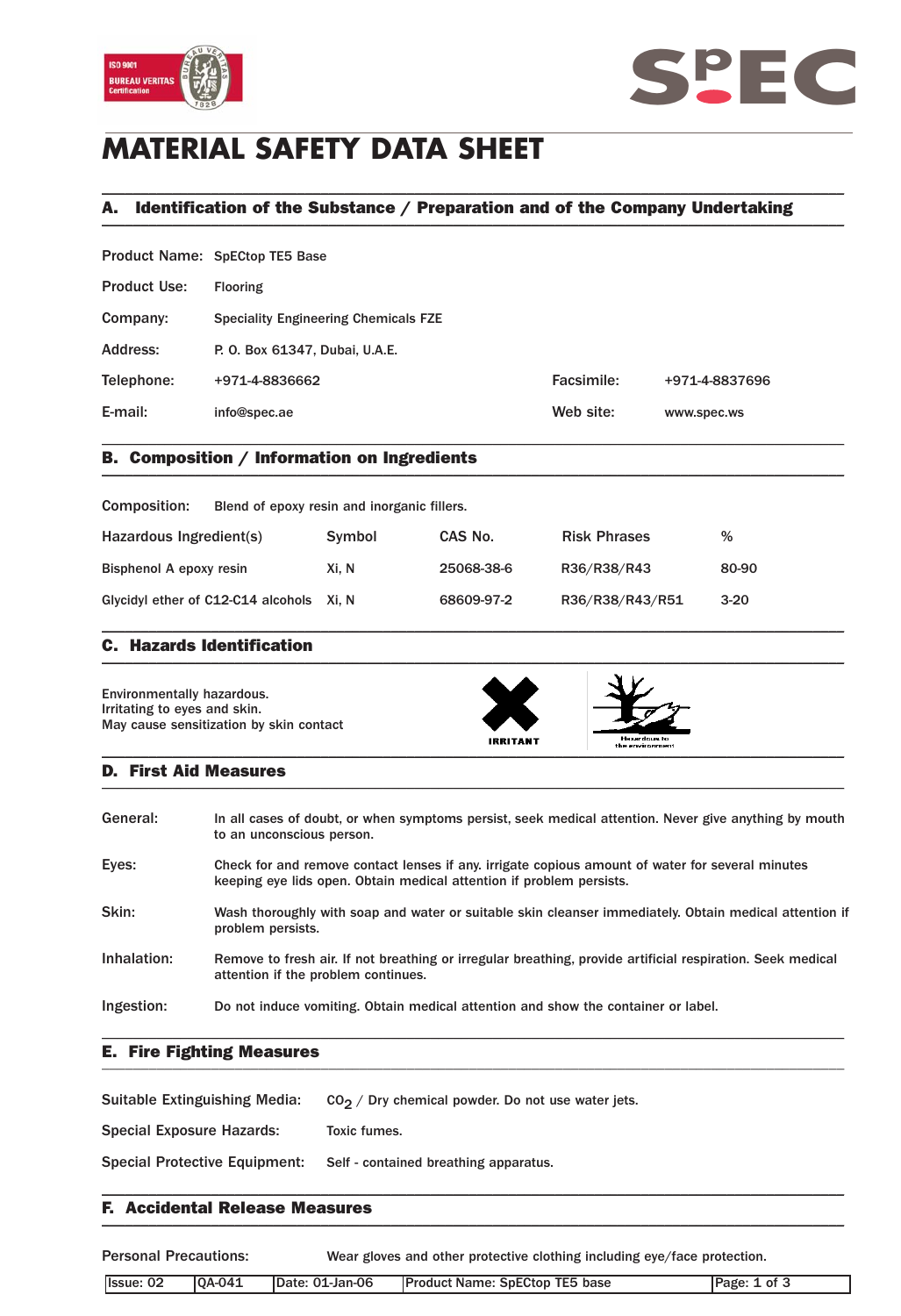| <b>Environmental Precautions:</b>  | Prevent entry into drains, sewers and water courses.                                                                     |
|------------------------------------|--------------------------------------------------------------------------------------------------------------------------|
| <b>Decontamination Procedures:</b> | Soak-up with inert absorbent or contain and remove by best available means. Gather<br>into containers. Dispose as waste. |

| <b>G. Handling and Storage</b>    |                                                                                                                             |  |  |  |
|-----------------------------------|-----------------------------------------------------------------------------------------------------------------------------|--|--|--|
| Handling:                         | Avoid skin and eye contact. Do not eat, drink or smoke whilst using this product.<br>Ensure adequate ventilation.           |  |  |  |
| Storage:                          | Keep containers dry, cool and tightly closed.                                                                               |  |  |  |
| <b>Decontamination Procedure:</b> | Soak-up with inert absorbent or contain and remove by best available means. Gather<br>into containers. Dispose of as waste. |  |  |  |

\_\_\_\_\_\_\_\_\_\_\_\_\_\_\_\_\_\_\_\_\_\_\_\_\_\_\_\_\_\_\_\_\_\_\_\_\_\_\_\_\_\_\_\_\_\_\_\_\_\_\_\_\_\_\_\_\_\_\_\_\_\_\_\_\_\_\_\_\_\_\_\_\_\_\_\_\_\_\_\_\_\_\_\_\_\_\_\_\_\_\_\_\_\_\_

\_\_\_\_\_\_\_\_\_\_\_\_\_\_\_\_\_\_\_\_\_\_\_\_\_\_\_\_\_\_\_\_\_\_\_\_\_\_\_\_\_\_\_\_\_\_\_\_\_\_\_\_\_\_\_\_\_\_\_\_\_\_\_\_\_\_\_\_\_\_\_\_\_\_\_\_\_\_\_\_\_\_\_\_\_\_\_\_\_\_\_\_\_\_\_

# H. Exposure Controls / Personal Protection \_\_\_\_\_\_\_\_\_\_\_\_\_\_\_\_\_\_\_\_\_\_\_\_\_\_\_\_\_\_\_\_\_\_\_\_\_\_\_\_\_\_\_\_\_\_\_\_\_\_\_\_\_\_\_\_\_\_\_\_\_\_\_\_\_\_\_\_\_\_\_\_\_\_\_\_\_\_\_\_\_\_\_\_\_\_\_\_\_\_\_\_\_\_\_

| <b>Occupational Exposure Limits:</b> | None assigned                                                                          |
|--------------------------------------|----------------------------------------------------------------------------------------|
|                                      | Engineering Control Measures: Use with adequate general and local exhaust ventilation. |
|                                      | Personal Protective Equipment: Impervious gloves, safety goggles, plastic apron.       |

# I. Physical and Chemical Properties \_\_\_\_\_\_\_\_\_\_\_\_\_\_\_\_\_\_\_\_\_\_\_\_\_\_\_\_\_\_\_\_\_\_\_\_\_\_\_\_\_\_\_\_\_\_\_\_\_\_\_\_\_\_\_\_\_\_\_\_\_\_\_\_\_\_\_\_\_\_\_\_\_\_\_\_\_\_\_\_\_\_\_\_\_\_\_\_\_\_\_\_\_\_\_

| State:                  | Liquid    |
|-------------------------|-----------|
| Colour:                 | Clear     |
| Odour:                  | Faint     |
| Flash Point (°C):       | >150      |
| <b>SG/Bulk Density:</b> | 1.15      |
| Solubility:             | Insoluble |

### J. Stability and Reactivity  $\blacksquare$

| Stability:                               | Stable under recommended conditions.         |
|------------------------------------------|----------------------------------------------|
| Conditions to avoid:                     | Not known.                                   |
| Materials to avoid:                      | Strong acids, alkalies and oxidising agents. |
| <b>Hazardous Decomposition products:</b> | Carbon monoxide, Irritant fumes.             |
|                                          |                                              |

\_\_\_\_\_\_\_\_\_\_\_\_\_\_\_\_\_\_\_\_\_\_\_\_\_\_\_\_\_\_\_\_\_\_\_\_\_\_\_\_\_\_\_\_\_\_\_\_\_\_\_\_\_\_\_\_\_\_\_\_\_\_\_\_\_\_\_\_\_\_\_\_\_\_\_\_\_\_\_\_\_\_\_\_\_\_\_\_\_\_\_\_\_\_\_

#### K. Toxicological Information  $\blacksquare$

There are no date available on the preparation itself. This has been assessed following the conventional method of the Preparations Directive 1999/45/EC and classified for toxicological hazards accordingly.

Based on the properties of the epoxy constituent(s) and considering toxicological data on similar preparations, this product may be a skin sensitiser and irritant. May produce allergic reactions.

\_\_\_\_\_\_\_\_\_\_\_\_\_\_\_\_\_\_\_\_\_\_\_\_\_\_\_\_\_\_\_\_\_\_\_\_\_\_\_\_\_\_\_\_\_\_\_\_\_\_\_\_\_\_\_\_\_\_\_\_\_\_\_\_\_\_\_\_\_\_\_\_\_\_\_\_\_\_\_\_\_\_\_\_\_\_\_\_\_\_\_\_\_\_\_

#### L. Ecological Information  $\blacksquare$   $\blacksquare$   $\blacksquare$   $\blacksquare$   $\blacksquare$   $\blacksquare$   $\blacksquare$   $\blacksquare$   $\blacksquare$   $\blacksquare$   $\blacksquare$   $\blacksquare$   $\blacksquare$   $\blacksquare$   $\blacksquare$   $\blacksquare$   $\blacksquare$   $\blacksquare$   $\blacksquare$   $\blacksquare$   $\blacksquare$   $\blacksquare$   $\blacksquare$   $\blacksquare$   $\blacksquare$   $\blacksquare$   $\blacksquare$   $\blacksquare$   $\blacksquare$   $\blacksquare$   $\blacksquare$   $\blacks$

When used and disposed as intended, no adverse environmental effects are foreseen. Expected to be not readily biodegradable. Bio-accumulative potential and ecotoxicity are not determined.

| Ilssue: 02 | $IOA-041$ | <b>IDate: 01-Jan-06</b> | <b>Product Name: SpECtop TE5 base</b> | Page: 2 of 3 |
|------------|-----------|-------------------------|---------------------------------------|--------------|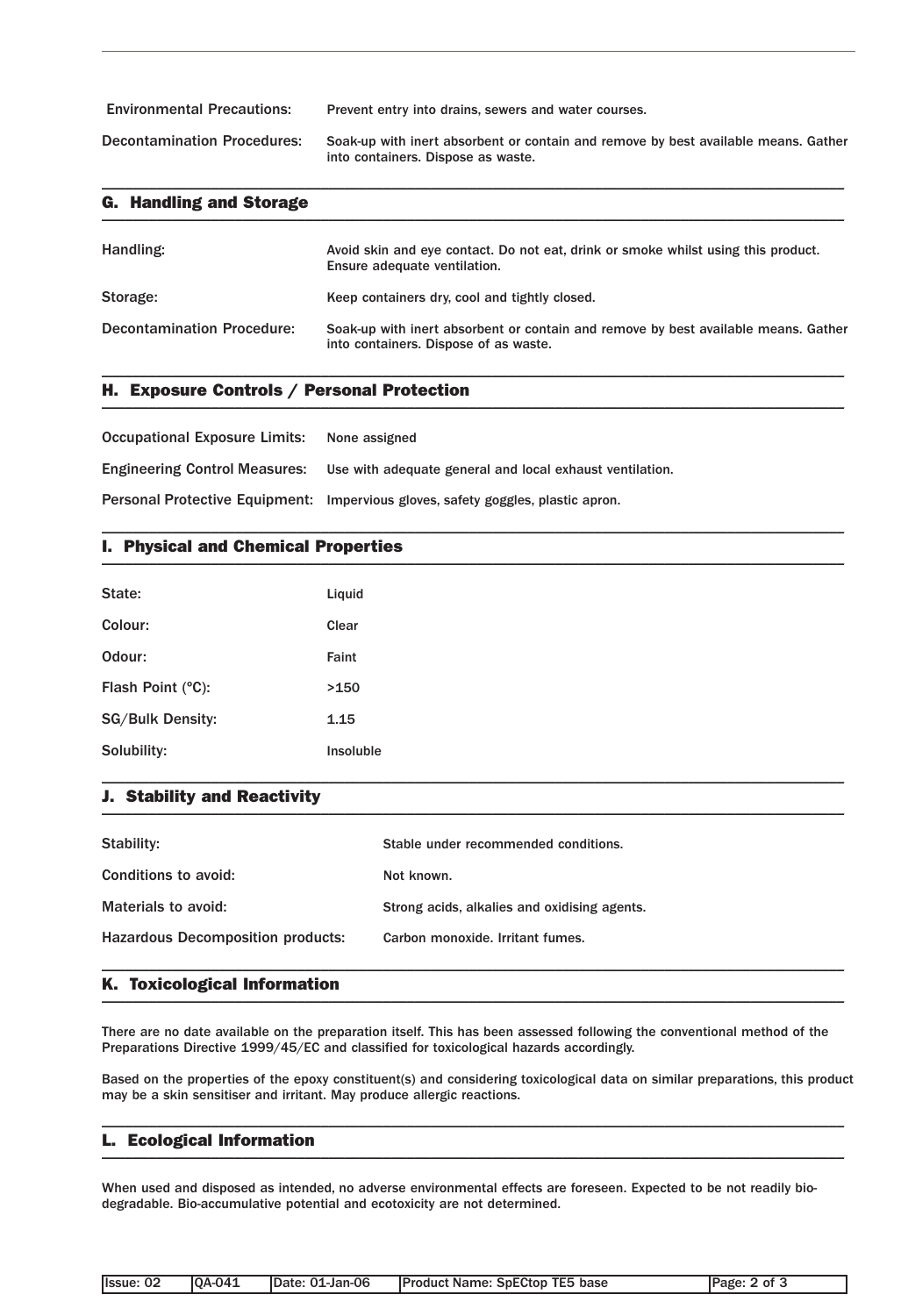### M. Disposal Considerations \_\_\_\_\_\_\_\_\_\_\_\_\_\_\_\_\_\_\_\_\_\_\_\_\_\_\_\_\_\_\_\_\_\_\_\_\_\_\_\_\_\_\_\_\_\_\_\_\_\_\_\_\_\_\_\_\_\_\_\_\_\_\_\_\_\_\_\_\_\_\_\_\_\_\_\_\_\_\_\_\_\_\_\_\_\_\_\_\_\_\_\_\_\_\_

Disposal must be in accordance with local and national legislation.

Do not allow to enter drains or watercourses. Material and container must be disposed as hazardous waste.

\_\_\_\_\_\_\_\_\_\_\_\_\_\_\_\_\_\_\_\_\_\_\_\_\_\_\_\_\_\_\_\_\_\_\_\_\_\_\_\_\_\_\_\_\_\_\_\_\_\_\_\_\_\_\_\_\_\_\_\_\_\_\_\_\_\_\_\_\_\_\_\_\_\_\_\_\_\_\_\_\_\_\_\_\_\_\_\_\_\_\_\_\_\_\_

\_\_\_\_\_\_\_\_\_\_\_\_\_\_\_\_\_\_\_\_\_\_\_\_\_\_\_\_\_\_\_\_\_\_\_\_\_\_\_\_\_\_\_\_\_\_\_\_\_\_\_\_\_\_\_\_\_\_\_\_\_\_\_\_\_\_\_\_\_\_\_\_\_\_\_\_\_\_\_\_\_\_\_\_\_\_\_\_\_\_\_\_\_\_\_

#### N. Transport Information \_\_\_\_\_\_\_\_\_\_\_\_\_\_\_\_\_\_\_\_\_\_\_\_\_\_\_\_\_\_\_\_\_\_\_\_\_\_\_\_\_\_\_\_\_\_\_\_\_\_\_\_\_\_\_\_\_\_\_\_\_\_\_\_\_\_\_\_\_\_\_\_\_\_\_\_\_\_\_\_\_\_\_\_\_\_\_\_\_\_\_\_\_\_\_

| Proper shipping name:         | Environmentally hazardous substance, liquid, N.O.S. |                          |     |
|-------------------------------|-----------------------------------------------------|--------------------------|-----|
| <b>UN Number:</b>             | 3082                                                |                          |     |
| Class:                        | 9                                                   |                          |     |
| Subsidiary risk:              |                                                     |                          |     |
| <b>Packing Group:</b>         | III                                                 |                          |     |
| Label(s):                     |                                                     | <b>MARINE POLLUTANT</b>  |     |
| <b>Additional Information</b> |                                                     |                          |     |
| <b>ADR-HIN:</b>               | 90                                                  |                          |     |
| <b>IMDG-EMS:</b>              | F-A, S-F                                            | <b>Marine Pollutant:</b> | Yes |
| IMO:                          | T1                                                  |                          |     |

#### O. Regulatory Information \_\_\_\_\_\_\_\_\_\_\_\_\_\_\_\_\_\_\_\_\_\_\_\_\_\_\_\_\_\_\_\_\_\_\_\_\_\_\_\_\_\_\_\_\_\_\_\_\_\_\_\_\_\_\_\_\_\_\_\_\_\_\_\_\_\_\_\_\_\_\_\_\_\_\_\_\_\_\_\_\_\_\_\_\_\_\_\_\_\_\_\_\_\_\_

| <b>EU Regulations:</b> | The product is labeled as follows, in accordance with local regulations.                                                                                                             |
|------------------------|--------------------------------------------------------------------------------------------------------------------------------------------------------------------------------------|
| Hazard Symbol(s):      | Xi, N                                                                                                                                                                                |
| Contains:              | Bisphenol-A epoxy resin                                                                                                                                                              |
| <b>Risk Phrases:</b>   | R <sub>36</sub> - Irritating to eyes<br>R38 - Irritating to skin<br>R43 - May cause sensitisation by skin contact                                                                    |
| <b>Safety Phrases:</b> | S28 - After contact with skin, wash immediately with plenty of water<br>S39 - Wear eye/face protection<br>S61 - Avoid release to the environment. Refer to special instructions/MSDS |

\_\_\_\_\_\_\_\_\_\_\_\_\_\_\_\_\_\_\_\_\_\_\_\_\_\_\_\_\_\_\_\_\_\_\_\_\_\_\_\_\_\_\_\_\_\_\_\_\_\_\_\_\_\_\_\_\_\_\_\_\_\_\_\_\_\_\_\_\_\_\_\_\_\_\_\_\_\_\_\_\_\_\_\_\_\_\_\_\_\_\_\_\_\_

#### P. Other Information  $\blacksquare$

| Issue no.:        | $\mathcal{L}$                    |
|-------------------|----------------------------------|
| Issue date:       | 01-Jan-06                        |
| <b>Issued by:</b> | <b>SpEC Technical Department</b> |

No liability accepted for any injury, loss, damage or cost arising directly or indirectly from the use of any information contained within this MSDS since the customers treatment of the product is necessarily out of our control.

The data given above is based upon current knowledge and experience. This safety sheet is intended to describe our products in terms of their safety requirements. It does not guarantee the properties of the products described.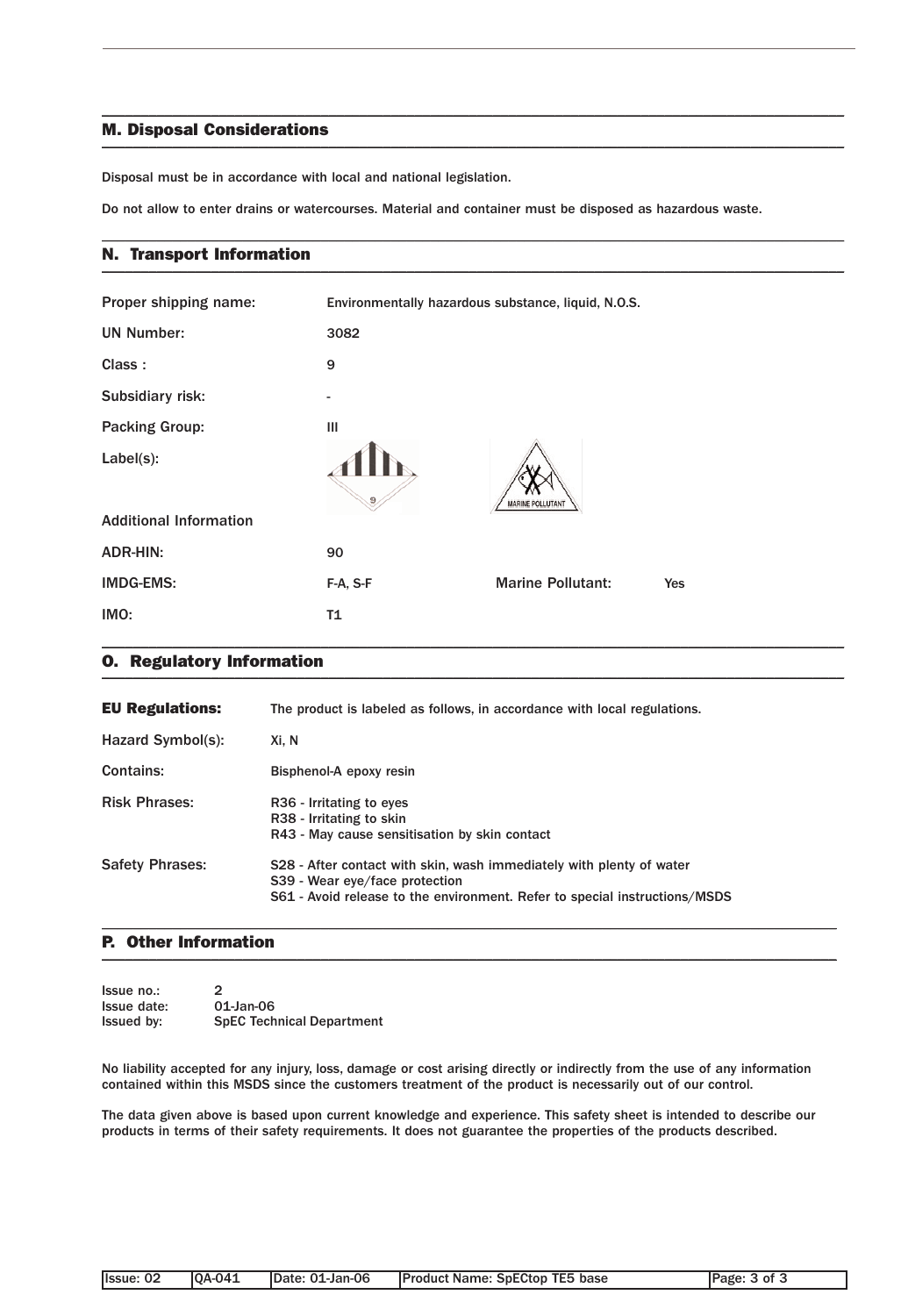



# **MATERIAL SAFETY DATA SHEET**

# A. Identification of the Substance / Preparation and of the Company Undertaking \_\_\_\_\_\_\_\_\_\_\_\_\_\_\_\_\_\_\_\_\_\_\_\_\_\_\_\_\_\_\_\_\_\_\_\_\_\_\_\_\_\_\_\_\_\_\_\_\_\_\_\_\_\_\_\_\_\_\_\_\_\_\_\_\_\_\_\_\_\_\_\_\_\_\_\_\_\_\_\_\_\_\_\_\_\_\_\_\_\_\_\_\_\_\_

\_\_\_\_\_\_\_\_\_\_\_\_\_\_\_\_\_\_\_\_\_\_\_\_\_\_\_\_\_\_\_\_\_\_\_\_\_\_\_\_\_\_\_\_\_\_\_\_\_\_\_\_\_\_\_\_\_\_\_\_\_\_\_\_\_\_\_\_\_\_\_\_\_\_\_\_\_\_\_\_\_\_\_\_\_\_\_\_\_\_\_\_\_\_\_

|                     | Product Name: SpECtop TE5 Hardener          |            |                |
|---------------------|---------------------------------------------|------------|----------------|
| <b>Product Use:</b> | <b>Flooring</b>                             |            |                |
| Company:            | <b>Speciality Engineering Chemicals FZE</b> |            |                |
| Address:            | P. O. Box 61347, Dubai, U.A.E.              |            |                |
| Telephone:          | +971-4-8836662                              | Facsimile: | +971-4-8837696 |
| E-mail:             | info@spec.ae                                | Web site:  | www.spec.ws    |
|                     |                                             |            |                |

# B. Composition / Information on Ingredients \_\_\_\_\_\_\_\_\_\_\_\_\_\_\_\_\_\_\_\_\_\_\_\_\_\_\_\_\_\_\_\_\_\_\_\_\_\_\_\_\_\_\_\_\_\_\_\_\_\_\_\_\_\_\_\_\_\_\_\_\_\_\_\_\_\_\_\_\_\_\_\_\_\_\_\_\_\_\_\_\_\_\_\_\_\_\_\_\_\_\_\_\_\_\_

| Composition:                  | Epoxy hardener, diluents and inorganic fillers mixture. |        |            |                     |         |  |
|-------------------------------|---------------------------------------------------------|--------|------------|---------------------|---------|--|
| Hazardous Ingredient(s)       |                                                         | Symbol | CAS No.    | <b>Risk Phrases</b> | %       |  |
| Isophorone diamine            |                                                         | C. Xn  | 2855-13-2  | R34/R36/R43         | $20$    |  |
| Formaldehyde polymer solution |                                                         | Xn. F  | 25155-81-1 | R11/R20             | $2 - 4$ |  |

### C. Hazards Identification  $\blacksquare$

| Corrosive<br>May cause burns<br>Toxic to aquatic organisms | ۰.,<br><b>CORROSIVE</b> | Hezardous to<br>the environment |  |
|------------------------------------------------------------|-------------------------|---------------------------------|--|
|------------------------------------------------------------|-------------------------|---------------------------------|--|

### D. First Aid Measures  $\blacksquare$

| General:    | In all cases of doubt, or when symptoms persist, seek medical attention. Never give anything by mouth<br>to an unconscious person.                                       |
|-------------|--------------------------------------------------------------------------------------------------------------------------------------------------------------------------|
| Eyes:       | Check for and remove contact lenses if any. Irrigate copious amount of water for several minutes<br>keeping eye lids open. Obtain medical attention if problem persists. |
| Skin:       | Wash thoroughly with soap and water or suitable skin cleanser immediately. Obtain medical attention if<br>problem persists.                                              |
| Inhalation: | Remove to fresh air. If not breathing or irregular breathing, provide artificial respiration. Seek medical<br>attention if the problem continues.                        |
| Ingestion:  | Do not induce vomiting. Obtain medical attention and show the container or label.                                                                                        |

### E. Fire Fighting Measures \_\_\_\_\_\_\_\_\_\_\_\_\_\_\_\_\_\_\_\_\_\_\_\_\_\_\_\_\_\_\_\_\_\_\_\_\_\_\_\_\_\_\_\_\_\_\_\_\_\_\_\_\_\_\_\_\_\_\_\_\_\_\_\_\_\_\_\_\_\_\_\_\_\_\_\_\_\_\_\_\_\_\_\_\_\_\_\_\_\_\_\_\_\_\_

| Suitable Extinguishing Media:        | $CO2$ / Dry chemical powder. Do not use water jets. |
|--------------------------------------|-----------------------------------------------------|
| Special Exposure Hazards:            | Toxic fumes.                                        |
| <b>Special Protective Equipment:</b> | Self - contained breathing apparatus.               |

### F. Accidental Release Measures  $\blacksquare$

| <b>Personal Precautions:</b> |               | Wear gloves and other suitable protective clothing. |                                            |              |
|------------------------------|---------------|-----------------------------------------------------|--------------------------------------------|--------------|
| Ilssue: 02                   | <b>0A-041</b> | IDate: 01-Jan-06                                    | <b>IProduct Name: SpECtop TE5 hardener</b> | Page: 1 of 3 |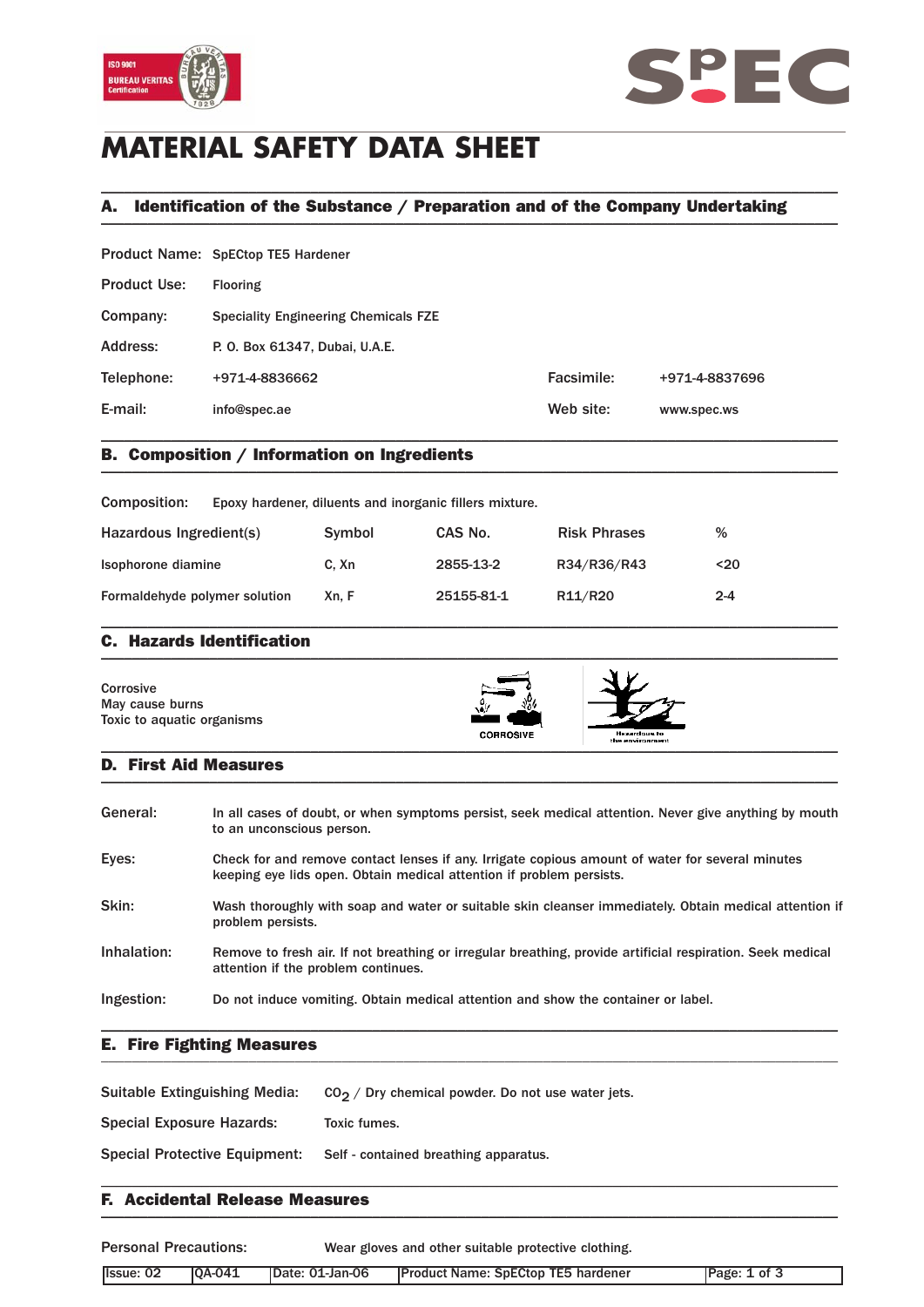Environmental Precautions: Prevent entry into drains, sewers and water courses. Decontamination Procedures: Soak-up with inert absorbent or contain and remove by best available means. Gather into containers. Dispose of as waste.

\_\_\_\_\_\_\_\_\_\_\_\_\_\_\_\_\_\_\_\_\_\_\_\_\_\_\_\_\_\_\_\_\_\_\_\_\_\_\_\_\_\_\_\_\_\_\_\_\_\_\_\_\_\_\_\_\_\_\_\_\_\_\_\_\_\_\_\_\_\_\_\_\_\_\_\_\_\_\_\_\_\_\_\_\_\_\_\_\_\_\_\_\_\_\_

| <b>G. Handling and Storage</b>    |                                                                                                                                       |
|-----------------------------------|---------------------------------------------------------------------------------------------------------------------------------------|
| Handling:                         | Avoid skin and eye contact. Do not eat, drink or smoke whilst using this product.<br>Ensure adequate ventilation.                     |
| Storage:                          | Keep containers dry, cool and tightly closed.                                                                                         |
| <b>Decontamination Procedure:</b> | Soak-up with inert absorbent or contain and remove by best available means. Gather<br>into containers. Dispose of as hazardous waste. |

\_\_\_\_\_\_\_\_\_\_\_\_\_\_\_\_\_\_\_\_\_\_\_\_\_\_\_\_\_\_\_\_\_\_\_\_\_\_\_\_\_\_\_\_\_\_\_\_\_\_\_\_\_\_\_\_\_\_\_\_\_\_\_\_\_\_\_\_\_\_\_\_\_\_\_\_\_\_\_\_\_\_\_\_\_\_\_\_\_\_\_\_\_\_\_

\_\_\_\_\_\_\_\_\_\_\_\_\_\_\_\_\_\_\_\_\_\_\_\_\_\_\_\_\_\_\_\_\_\_\_\_\_\_\_\_\_\_\_\_\_\_\_\_\_\_\_\_\_\_\_\_\_\_\_\_\_\_\_\_\_\_\_\_\_\_\_\_\_\_\_\_\_\_\_\_\_\_\_\_\_\_\_\_\_\_\_\_\_\_\_

# H. Exposure Controls / Personal Protection \_\_\_\_\_\_\_\_\_\_\_\_\_\_\_\_\_\_\_\_\_\_\_\_\_\_\_\_\_\_\_\_\_\_\_\_\_\_\_\_\_\_\_\_\_\_\_\_\_\_\_\_\_\_\_\_\_\_\_\_\_\_\_\_\_\_\_\_\_\_\_\_\_\_\_\_\_\_\_\_\_\_\_\_\_\_\_\_\_\_\_\_\_\_\_

Occupational Exposure Limits: None assigned Engineering Control Measures: Use with adequate general and local exhaust ventilation. Personal Protective Equipment: Impervious gloves, safety goggles, plastic apron.

# I. Physical and Chemical Properties \_\_\_\_\_\_\_\_\_\_\_\_\_\_\_\_\_\_\_\_\_\_\_\_\_\_\_\_\_\_\_\_\_\_\_\_\_\_\_\_\_\_\_\_\_\_\_\_\_\_\_\_\_\_\_\_\_\_\_\_\_\_\_\_\_\_\_\_\_\_\_\_\_\_\_\_\_\_\_\_\_\_\_\_\_\_\_\_\_\_\_\_\_\_\_

| State:                  | Liquid          |
|-------------------------|-----------------|
| Colour:                 | Amber           |
| Odour:                  | Amines          |
| Flash Point (°C):       | >150            |
| <b>SG/Bulk Density:</b> | 1.00            |
| Solubility:             | <b>Miscible</b> |

#### J. Stability and Reactivity  $\blacksquare$

| Stability:                               | Stable under recommended conditions.         |
|------------------------------------------|----------------------------------------------|
| Conditions to avoid:                     | Not known.                                   |
| Materials to avoid:                      | Strong acids, alkalies and oxidising agents. |
| <b>Hazardous Decomposition products:</b> | Carbon monoxide. Irritant fumes.             |
|                                          |                                              |

\_\_\_\_\_\_\_\_\_\_\_\_\_\_\_\_\_\_\_\_\_\_\_\_\_\_\_\_\_\_\_\_\_\_\_\_\_\_\_\_\_\_\_\_\_\_\_\_\_\_\_\_\_\_\_\_\_\_\_\_\_\_\_\_\_\_\_\_\_\_\_\_\_\_\_\_\_\_\_\_\_\_\_\_\_\_\_\_\_\_\_\_\_\_\_

# K. Toxicological Information \_\_\_\_\_\_\_\_\_\_\_\_\_\_\_\_\_\_\_\_\_\_\_\_\_\_\_\_\_\_\_\_\_\_\_\_\_\_\_\_\_\_\_\_\_\_\_\_\_\_\_\_\_\_\_\_\_\_\_\_\_\_\_\_\_\_\_\_\_\_\_\_\_\_\_\_\_\_\_\_\_\_\_\_\_\_\_\_\_\_\_\_\_\_\_

There are no date available on the preparation itself. This has been assessed following the conventional method of the Preparations Directive 1999/45/EC and classified for toxicological hazards accordingly.

Based on the properties of the epoxy constituent(s) and considering toxicological data on similar preparations, this product may be a skin sensitiser and irritant. May produce allergic reactions. May cause damage to eyes.

\_\_\_\_\_\_\_\_\_\_\_\_\_\_\_\_\_\_\_\_\_\_\_\_\_\_\_\_\_\_\_\_\_\_\_\_\_\_\_\_\_\_\_\_\_\_\_\_\_\_\_\_\_\_\_\_\_\_\_\_\_\_\_\_\_\_\_\_\_\_\_\_\_\_\_\_\_\_\_\_\_\_\_\_\_\_\_\_\_\_\_\_\_\_\_

LD50 oral, rat: 1030mg/kg

#### L. Ecological Information  $\blacksquare$   $\blacksquare$   $\blacksquare$   $\blacksquare$   $\blacksquare$   $\blacksquare$   $\blacksquare$   $\blacksquare$   $\blacksquare$   $\blacksquare$   $\blacksquare$   $\blacksquare$   $\blacksquare$   $\blacksquare$   $\blacksquare$   $\blacksquare$   $\blacksquare$   $\blacksquare$   $\blacksquare$   $\blacksquare$   $\blacksquare$   $\blacksquare$   $\blacksquare$   $\blacksquare$   $\blacksquare$   $\blacksquare$   $\blacksquare$   $\blacksquare$   $\blacksquare$   $\blacksquare$   $\blacksquare$   $\blacks$

When used and disposed as intended, no adverse environmental effects are foreseen. Expected to be not readily biodegradable. Bio-accumulative potential and ecotoxicity are not determined.

| Issue: 02 | <b>OA-041</b> | <b>Date: 01-Jan-06</b> | <b>Product Name: SpECtop TE5 hardener</b> | Page: 2 of 3 |
|-----------|---------------|------------------------|-------------------------------------------|--------------|
|-----------|---------------|------------------------|-------------------------------------------|--------------|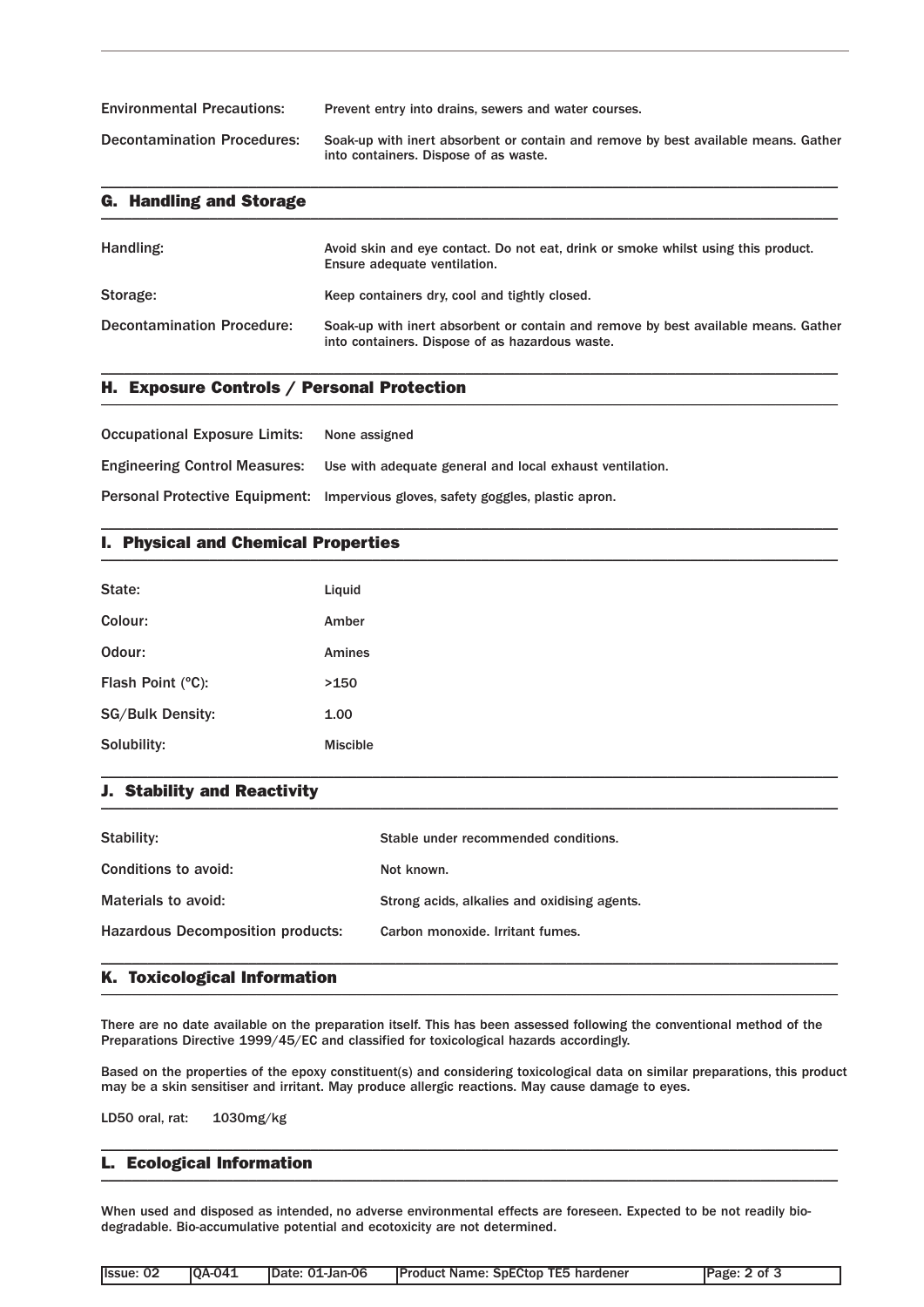### M. Disposal Considerations  $\blacksquare$

Disposal must be in accordance with local and national legislation.

Do not allow to enter drains or watercourses. Material and container must be disposed as hazardous waste.

\_\_\_\_\_\_\_\_\_\_\_\_\_\_\_\_\_\_\_\_\_\_\_\_\_\_\_\_\_\_\_\_\_\_\_\_\_\_\_\_\_\_\_\_\_\_\_\_\_\_\_\_\_\_\_\_\_\_\_\_\_\_\_\_\_\_\_\_\_\_\_\_\_\_\_\_\_\_\_\_\_\_\_\_\_\_\_\_\_\_\_\_\_\_\_

\_\_\_\_\_\_\_\_\_\_\_\_\_\_\_\_\_\_\_\_\_\_\_\_\_\_\_\_\_\_\_\_\_\_\_\_\_\_\_\_\_\_\_\_\_\_\_\_\_\_\_\_\_\_\_\_\_\_\_\_\_\_\_\_\_\_\_\_\_\_\_\_\_\_\_\_\_\_\_\_\_\_\_\_\_\_\_\_\_\_\_\_\_\_\_

### N. Transport Information \_\_\_\_\_\_\_\_\_\_\_\_\_\_\_\_\_\_\_\_\_\_\_\_\_\_\_\_\_\_\_\_\_\_\_\_\_\_\_\_\_\_\_\_\_\_\_\_\_\_\_\_\_\_\_\_\_\_\_\_\_\_\_\_\_\_\_\_\_\_\_\_\_\_\_\_\_\_\_\_\_\_\_\_\_\_\_\_\_\_\_\_\_\_\_

| Proper shipping name:                      | Polyamines, liquid, corrosive, N.O.S. |                          |            |
|--------------------------------------------|---------------------------------------|--------------------------|------------|
| <b>UN Number:</b>                          | 2735                                  |                          |            |
| Class:                                     | 8                                     |                          |            |
| Subsidiary risk:                           | $\overline{a}$                        |                          |            |
| <b>Packing Group:</b>                      | I                                     |                          |            |
| Label(s):<br><b>Additional Information</b> | <b>CORROSIVE</b>                      | <b>MARINE POLLUTANT</b>  |            |
| <b>ADR-HIN:</b>                            | 80                                    |                          |            |
| <b>IMDG-EMS:</b>                           | F-A, S-B                              | <b>Marine Pollutant:</b> | <b>Yes</b> |
| IMO:                                       | T11                                   |                          |            |

#### O. Regulatory Information \_\_\_\_\_\_\_\_\_\_\_\_\_\_\_\_\_\_\_\_\_\_\_\_\_\_\_\_\_\_\_\_\_\_\_\_\_\_\_\_\_\_\_\_\_\_\_\_\_\_\_\_\_\_\_\_\_\_\_\_\_\_\_\_\_\_\_\_\_\_\_\_\_\_\_\_\_\_\_\_\_\_\_\_\_\_\_\_\_\_\_\_\_\_\_

| <b>EU Regulations:</b> | The product is labeled as follows, in accordance with local regulations.                                                                                                    |
|------------------------|-----------------------------------------------------------------------------------------------------------------------------------------------------------------------------|
| Hazard Symbol(s):      | C. Xn                                                                                                                                                                       |
| Contains:              | <b>Polyamines</b>                                                                                                                                                           |
| <b>Risk Phrases:</b>   | R <sub>34</sub> - Causes burns<br>R51 - Toxic to aquatic organisms<br>R53 - May cause long term adverse effects in the aquatic environment                                  |
| <b>Safety Phrases:</b> | S25 - Avoid contact with eyes<br>S37 - Wear suitable gloves<br>S39 - Wear eye/face protection<br>S61 - Avoid release to the environment. Refer to special instructions/MSDS |

### P. Other Information  $\blacksquare$

| Issue no.:        | 2                                |
|-------------------|----------------------------------|
| Issue date:       | 01-Jan-06                        |
| <b>Issued by:</b> | <b>SpEC Technical Department</b> |

No liability accepted for any injury, loss, damage or cost arising directly or indirectly from the use of any information contained within this MSDS since the customers treatment of the product is necessarily out of our control.

\_\_\_\_\_\_\_\_\_\_\_\_\_\_\_\_\_\_\_\_\_\_\_\_\_\_\_\_\_\_\_\_\_\_\_\_\_\_\_\_\_\_\_\_\_\_\_\_\_\_\_\_\_\_\_\_\_\_\_\_\_\_\_\_\_\_\_\_\_\_\_\_\_\_\_\_\_\_\_\_\_\_\_\_\_\_\_\_\_\_\_\_\_\_

The data given above is based upon current knowledge and experience. This safety sheet is intended to describe our products in terms of their safety requirements. It does not guarantee the properties of the products described.

|  | llssue: 02 | <b>IOA-041</b> | IDate: 01-Jan-06 | <b>Product Name: SpECtop TE5 hardener</b> | Page: 3 of 3 |
|--|------------|----------------|------------------|-------------------------------------------|--------------|
|--|------------|----------------|------------------|-------------------------------------------|--------------|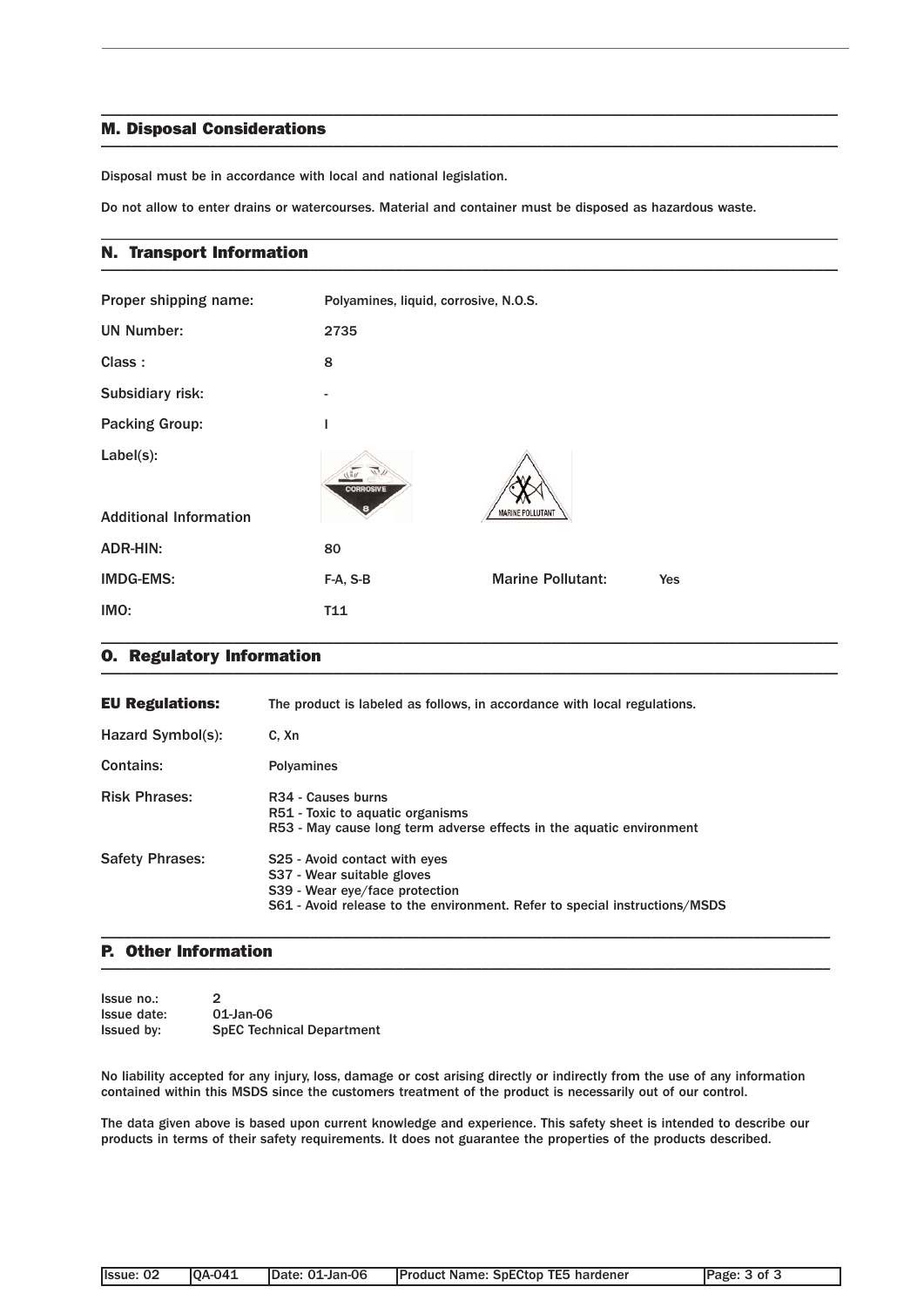



# **MATERIAL SAFETY DATA SHEET**

# A. Identification of the Substance / Preparation and of the Company Undertaking \_\_\_\_\_\_\_\_\_\_\_\_\_\_\_\_\_\_\_\_\_\_\_\_\_\_\_\_\_\_\_\_\_\_\_\_\_\_\_\_\_\_\_\_\_\_\_\_\_\_\_\_\_\_\_\_\_\_\_\_\_\_\_\_\_\_\_\_\_\_\_\_\_\_\_\_\_\_\_\_\_\_\_\_\_\_\_\_\_\_\_\_\_\_\_

\_\_\_\_\_\_\_\_\_\_\_\_\_\_\_\_\_\_\_\_\_\_\_\_\_\_\_\_\_\_\_\_\_\_\_\_\_\_\_\_\_\_\_\_\_\_\_\_\_\_\_\_\_\_\_\_\_\_\_\_\_\_\_\_\_\_\_\_\_\_\_\_\_\_\_\_\_\_\_\_\_\_\_\_\_\_\_\_\_\_\_\_\_\_\_

|                     | Product Name: SpECtop TE5 Filler            |            |                |
|---------------------|---------------------------------------------|------------|----------------|
| <b>Product Use:</b> | <b>Flooring</b>                             |            |                |
| Company:            | <b>Speciality Engineering Chemicals FZE</b> |            |                |
| Address:            | P. O. Box 61347, Dubai, U.A.E.              |            |                |
| Telephone:          | +971-4-8836662                              | Facsimile: | +971-4-8837696 |
| E-mail:             | info@spec.ae                                | Web site:  | www.spec.ws    |
|                     |                                             |            |                |

# B. Composition / Information on Ingredients \_\_\_\_\_\_\_\_\_\_\_\_\_\_\_\_\_\_\_\_\_\_\_\_\_\_\_\_\_\_\_\_\_\_\_\_\_\_\_\_\_\_\_\_\_\_\_\_\_\_\_\_\_\_\_\_\_\_\_\_\_\_\_\_\_\_\_\_\_\_\_\_\_\_\_\_\_\_\_\_\_\_\_\_\_\_\_\_\_\_\_\_\_\_\_

| <b>Composition:</b>     | Graded silica sands. |        |            |                     |           |
|-------------------------|----------------------|--------|------------|---------------------|-----------|
| Hazardous Ingredient(s) |                      | Symbol | CAS No.    | <b>Risk Phrases</b> | %         |
| Silica, Quartz          |                      | Xn     | 14808-60-7 | R <sub>22</sub>     | $25 - 60$ |

\_\_\_\_\_\_\_\_\_\_\_\_\_\_\_\_\_\_\_\_\_\_\_\_\_\_\_\_\_\_\_\_\_\_\_\_\_\_\_\_\_\_\_\_\_\_\_\_\_\_\_\_\_\_\_\_\_\_\_\_\_\_\_\_\_\_\_\_\_\_\_\_\_\_\_\_\_\_\_\_\_\_\_\_\_\_\_\_\_\_\_\_\_\_\_

### C. Hazards Identification  $\blacksquare$

Harmful if swallowed.



### D. First Aid Measures \_\_\_\_\_\_\_\_\_\_\_\_\_\_\_\_\_\_\_\_\_\_\_\_\_\_\_\_\_\_\_\_\_\_\_\_\_\_\_\_\_\_\_\_\_\_\_\_\_\_\_\_\_\_\_\_\_\_\_\_\_\_\_\_\_\_\_\_\_\_\_\_\_\_\_\_\_\_\_\_\_\_\_\_\_\_\_\_\_\_\_\_\_\_\_

| In all cases of doubt, or when symptoms persist, seek medical attention. Never give anything by mouth                                                                    |
|--------------------------------------------------------------------------------------------------------------------------------------------------------------------------|
|                                                                                                                                                                          |
| Check for and remove contact lenses if any, irrigate copious amount of water for several minutes<br>keeping eye lids open. Obtain medical attention if problem persists. |
| Wash thoroughly with soap and water or suitable skin cleanser immediately. Obtain medical attention if                                                                   |
| Remove to fresh air. If not breathing or irregular breathing, provide artificial respiration. Seek medical                                                               |
| Do not induce vomiting. Obtain medical attention and show the container or label.                                                                                        |
|                                                                                                                                                                          |

### E. Fire Fighting Measures \_\_\_\_\_\_\_\_\_\_\_\_\_\_\_\_\_\_\_\_\_\_\_\_\_\_\_\_\_\_\_\_\_\_\_\_\_\_\_\_\_\_\_\_\_\_\_\_\_\_\_\_\_\_\_\_\_\_\_\_\_\_\_\_\_\_\_\_\_\_\_\_\_\_\_\_\_\_\_\_\_\_\_\_\_\_\_\_\_\_\_\_\_\_\_

Suitable Extinguishing Media: Not flammable.

Special Exposure Hazards: None.

Special Protective Equipment: None.

### F. Accidental Release Measures \_\_\_\_\_\_\_\_\_\_\_\_\_\_\_\_\_\_\_\_\_\_\_\_\_\_\_\_\_\_\_\_\_\_\_\_\_\_\_\_\_\_\_\_\_\_\_\_\_\_\_\_\_\_\_\_\_\_\_\_\_\_\_\_\_\_\_\_\_\_\_\_\_\_\_\_\_\_\_\_\_\_\_\_\_\_\_\_\_\_\_\_\_\_\_

| <b>Personal Precautions:</b><br>Wear gloves and other suitable protective clothing. |               |                 |                                                      |              |
|-------------------------------------------------------------------------------------|---------------|-----------------|------------------------------------------------------|--------------|
| <b>Environmental Precautions:</b>                                                   |               |                 | Prevent entry into drains, sewers and water courses. |              |
| Issue: 02                                                                           | <b>0A-041</b> | Date: 01-Jan-06 | <b>Product Name: SpECtop TE5 filler</b>              | Page: 1 of 3 |

\_\_\_\_\_\_\_\_\_\_\_\_\_\_\_\_\_\_\_\_\_\_\_\_\_\_\_\_\_\_\_\_\_\_\_\_\_\_\_\_\_\_\_\_\_\_\_\_\_\_\_\_\_\_\_\_\_\_\_\_\_\_\_\_\_\_\_\_\_\_\_\_\_\_\_\_\_\_\_\_\_\_\_\_\_\_\_\_\_\_\_\_\_\_\_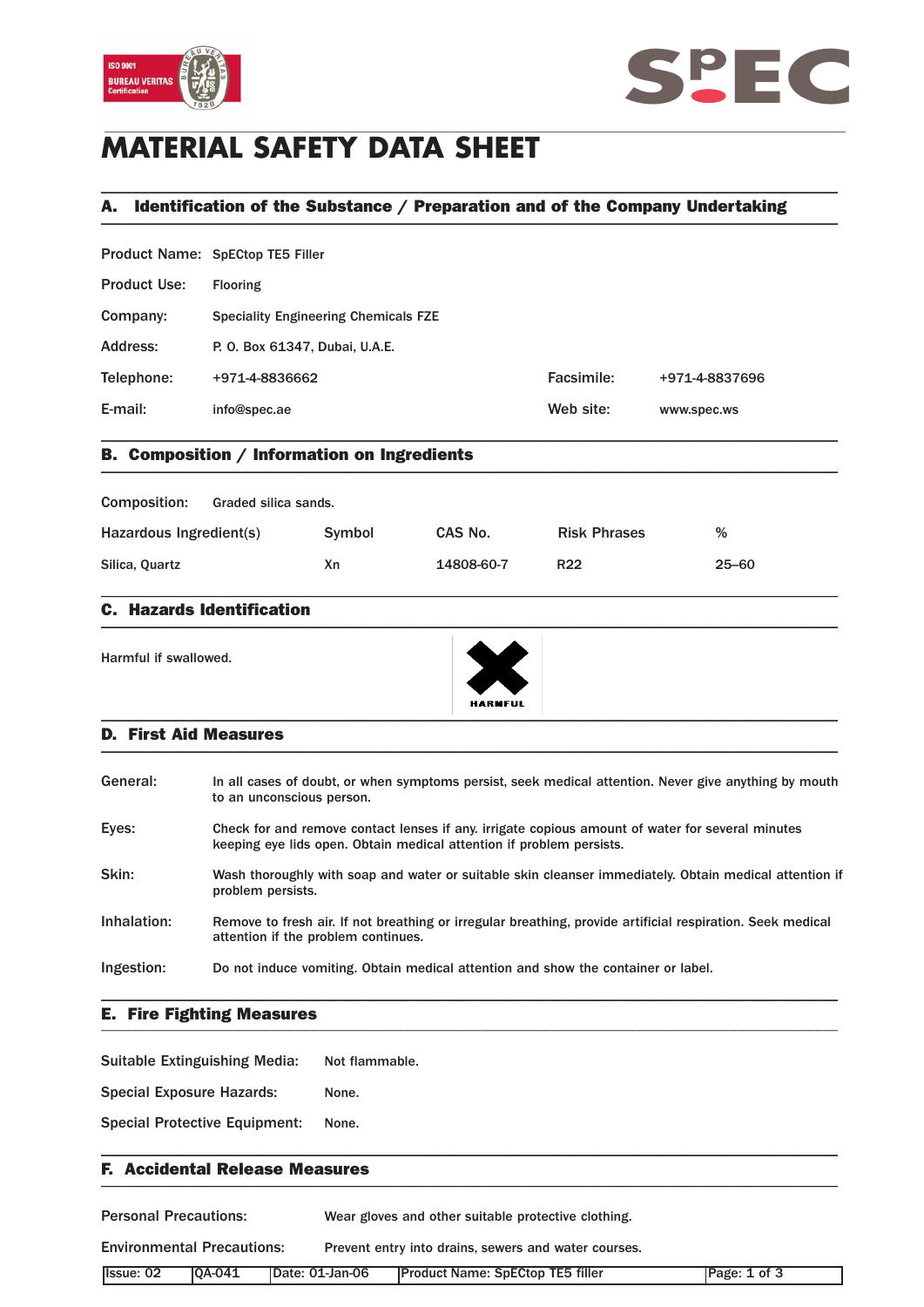Decontamination Procedures: Gather into containers. Avoid formation of dust in atmosphere. Residue may be flushed to the drains with large volume of water.

# G. Handling and Storage \_\_\_\_\_\_\_\_\_\_\_\_\_\_\_\_\_\_\_\_\_\_\_\_\_\_\_\_\_\_\_\_\_\_\_\_\_\_\_\_\_\_\_\_\_\_\_\_\_\_\_\_\_\_\_\_\_\_\_\_\_\_\_\_\_\_\_\_\_\_\_\_\_\_\_\_\_\_\_\_\_\_\_\_\_\_\_\_\_\_\_\_\_\_\_

| Handling:                         | Avoid creating dust. Use eye/face protection. Ensure adequate ventilation. |
|-----------------------------------|----------------------------------------------------------------------------|
| Storage:                          | Store in dry and cool area.                                                |
| <b>Decontamination Procedure:</b> | Gather into containers. Avoid formation of dust in atmosphere.             |

\_\_\_\_\_\_\_\_\_\_\_\_\_\_\_\_\_\_\_\_\_\_\_\_\_\_\_\_\_\_\_\_\_\_\_\_\_\_\_\_\_\_\_\_\_\_\_\_\_\_\_\_\_\_\_\_\_\_\_\_\_\_\_\_\_\_\_\_\_\_\_\_\_\_\_\_\_\_\_\_\_\_\_\_\_\_\_\_\_\_\_\_\_\_\_

\_\_\_\_\_\_\_\_\_\_\_\_\_\_\_\_\_\_\_\_\_\_\_\_\_\_\_\_\_\_\_\_\_\_\_\_\_\_\_\_\_\_\_\_\_\_\_\_\_\_\_\_\_\_\_\_\_\_\_\_\_\_\_\_\_\_\_\_\_\_\_\_\_\_\_\_\_\_\_\_\_\_\_\_\_\_\_\_\_\_\_\_\_\_\_

# H. Exposure Controls / Personal Protection \_\_\_\_\_\_\_\_\_\_\_\_\_\_\_\_\_\_\_\_\_\_\_\_\_\_\_\_\_\_\_\_\_\_\_\_\_\_\_\_\_\_\_\_\_\_\_\_\_\_\_\_\_\_\_\_\_\_\_\_\_\_\_\_\_\_\_\_\_\_\_\_\_\_\_\_\_\_\_\_\_\_\_\_\_\_\_\_\_\_\_\_\_\_\_

| <b>Occupational Exposure Limits:</b>                                           | None assigned                                                                                                                                                                                      |             |                          |
|--------------------------------------------------------------------------------|----------------------------------------------------------------------------------------------------------------------------------------------------------------------------------------------------|-------------|--------------------------|
| <b>Substance</b>                                                               | 8 Hour TWA                                                                                                                                                                                         | <b>STEL</b> | Source/Other Information |
| Silica, amorphous:<br>total inhalable dust<br>respirable dust                  | $5 \text{ mgm}^3$<br>$3 \text{ mgm}$ <sup>3</sup>                                                                                                                                                  |             | <b>EH 40</b>             |
| <b>Engineering Control Measures:</b>                                           | atmospheric levels of dust must be maintained within the Occupational exposure<br>standard. Where mechanical methods are in adequate, appropriate personal protec-<br>tion equipment must be used. |             |                          |
| Personal Protective Equipment: Impervious gloves, goggles, approved dust mask. |                                                                                                                                                                                                    |             |                          |

\_\_\_\_\_\_\_\_\_\_\_\_\_\_\_\_\_\_\_\_\_\_\_\_\_\_\_\_\_\_\_\_\_\_\_\_\_\_\_\_\_\_\_\_\_\_\_\_\_\_\_\_\_\_\_\_\_\_\_\_\_\_\_\_\_\_\_\_\_\_\_\_\_\_\_\_\_\_\_\_\_\_\_\_\_\_\_\_\_\_\_\_\_\_\_

# I. Physical and Chemical Properties \_\_\_\_\_\_\_\_\_\_\_\_\_\_\_\_\_\_\_\_\_\_\_\_\_\_\_\_\_\_\_\_\_\_\_\_\_\_\_\_\_\_\_\_\_\_\_\_\_\_\_\_\_\_\_\_\_\_\_\_\_\_\_\_\_\_\_\_\_\_\_\_\_\_\_\_\_\_\_\_\_\_\_\_\_\_\_\_\_\_\_\_\_\_\_

| State:                  | Solid - Powder           |
|-------------------------|--------------------------|
| Colour:                 | Various                  |
| Odour:                  | ۰.                       |
| Flash Point (°C):       | $\overline{\phantom{a}}$ |
| <b>SG/Bulk Density:</b> | 1890 kg/m <sup>3</sup>   |
| Solubility:             | Insoluble                |

#### J. Stability and Reactivity  $\blacksquare$

| Stability:                               | Stable under recommended conditions.       |
|------------------------------------------|--------------------------------------------|
| Conditions to avoid:                     | Exposure to air. Contamination with water. |
| Materials to avoid:                      | None.                                      |
| <b>Hazardous Decomposition products:</b> | None.                                      |
|                                          |                                            |

# K. Toxicological Information \_\_\_\_\_\_\_\_\_\_\_\_\_\_\_\_\_\_\_\_\_\_\_\_\_\_\_\_\_\_\_\_\_\_\_\_\_\_\_\_\_\_\_\_\_\_\_\_\_\_\_\_\_\_\_\_\_\_\_\_\_\_\_\_\_\_\_\_\_\_\_\_\_\_\_\_\_\_\_\_\_\_\_\_\_\_\_\_\_\_\_\_\_\_\_

May cause transient irritation to eyes

May cause irritation by inhalation and if swallowed.

#### L. Ecological Information  $\blacksquare$   $\blacksquare$   $\blacksquare$   $\blacksquare$   $\blacksquare$   $\blacksquare$   $\blacksquare$   $\blacksquare$   $\blacksquare$   $\blacksquare$   $\blacksquare$   $\blacksquare$   $\blacksquare$   $\blacksquare$   $\blacksquare$   $\blacksquare$   $\blacksquare$   $\blacksquare$   $\blacksquare$   $\blacksquare$   $\blacksquare$   $\blacksquare$   $\blacksquare$   $\blacksquare$   $\blacksquare$   $\blacksquare$   $\blacksquare$   $\blacksquare$   $\blacksquare$   $\blacksquare$   $\blacksquare$   $\blacks$

When used and disposed as intended, no adverse environmental effects are foreseen. Expected to be not readily biodegradable. Bio-accumulative potential and ecotoxicity are not determined.

\_\_\_\_\_\_\_\_\_\_\_\_\_\_\_\_\_\_\_\_\_\_\_\_\_\_\_\_\_\_\_\_\_\_\_\_\_\_\_\_\_\_\_\_\_\_\_\_\_\_\_\_\_\_\_\_\_\_\_\_\_\_\_\_\_\_\_\_\_\_\_\_\_\_\_\_\_\_\_\_\_\_\_\_\_\_\_\_\_\_\_\_\_\_\_

| Issue: 02 | <b>QA-041</b> | Date: 01-Jan-06 | <b>Product Name: SpECtop TE5 filler</b> | Page: 2 of 3 |
|-----------|---------------|-----------------|-----------------------------------------|--------------|